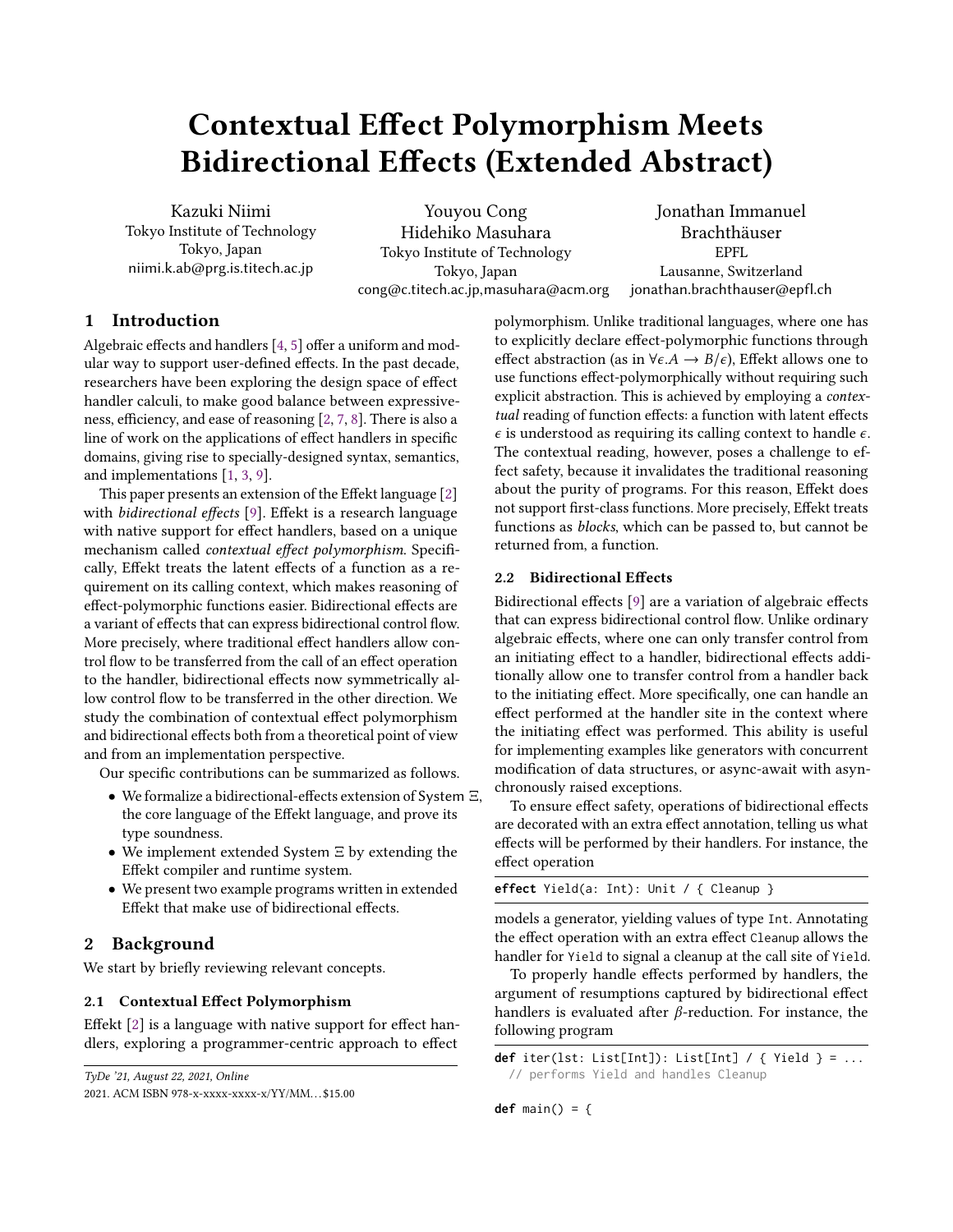```
val lst = [0, 6, 4, 2, 8, 9]
val lst2 = try { iter(lst) }with Yield \{ x =resume { if (x > 5) do Cleanup() else () }}
println(lst2) }
```
uses a generator iter and drops numbers greater than 5. Calling the resumption **resume** with the block { **if** (x > 5) **do** Cleanup() **else** () } allows the handler to perform Cleanup back to function iter, where it needs to be handled.

### <span id="page-1-2"></span>3 Formalization

We now describe how to extend Effekt with bidirectional effects, and how to adopt its core language System  $\Xi$  [\[2\]](#page-3-2) to the extended setting. Roughly speaking, the necessary changes include (i) augmenting the type of operations with an effect component, and (ii) allowing resumptions to be passed a block (instead of a value, which cannot be a function). Note that a block passed to a resumption represents a thunked computation. We need the thunking because we wish to delay the evaluation of resumption arguments.

#### 3.1 Extended Effekt

Figure [1](#page-1-0) presents the specification of extended Effekt. A key addition is  $\varepsilon$  in the effect signature, which represents the set of effects to be performd by the handler of an operation. This extra component appears both in the syntax of effect declarations and in the typing rules of effect-related constructs. As in Brachthäuser et al. [\[2\]](#page-3-2), a typing judgment carries three environments:  $\Gamma$  for values,  $\Delta$  for blocks, and  $\Sigma$  for effects. To keep track of the effects that go backwards, we modify the typing rule [EFFECTCALL] for operation calls. Specifically, we take a union of effects in the conclusion, including the operation  $F$  that is being called, and the effects  $\varepsilon$  that will potentially be performed by the handler. To allow bidirectional control-flow transfers, we also modify the typing rule [Try] for handlers. Here, we make the continuation **resume** receive a block (essentially a function) of type  $(() \rightarrow \tau_0/\epsilon_1)$ as an argument. Conceptually, this block is evaluated at the call site of the effect operation.

#### 3.2 Extended System Ξ

Figure [2](#page-2-0) defines the syntax of extended System Ξ, the core language of Effekt with bidirectional effects. The modifications are mainly made in order to allow resumptions to be called on blocks. In the typing rules [CAP] and [HANDLE], we find that the parameter type of  $k$  (resume in Effekt) is a block type  $\sigma$ , instead of a value type  $\tau$  as in the original System  $\Xi$ . In the reduction rule (cap), we see that a block f passed to a resumption  $k$  is evaluated in the captured evaluation context  $H_l.$  Note that the parameters  $\overline{F}$  of a block call  $f(\overline{F})$  are specified by the translation of an effect call, namely  $S[\phi]$ do  $F(e_1)$ ].

<span id="page-1-0"></span> $\sqrt{2\pi i}$ Syntax: Statements  $s ::=$  ... effect  $F(x : \tau) : \tau / \varepsilon$ ; s effect declaration Syntax of Types:  $\text{Effect Enviromments} \quad \Sigma ::= \emptyset \quad | \quad \Sigma, F: \tau \rightarrow \tau \text{ /} \varepsilon$ Typing rules:  $\Gamma|\Delta|\Sigma, F: \tau_1 \to \tau_0$  / $\varepsilon_1$  |  $\vdash s_2 : \tau_2 | \varepsilon_2$  $\Gamma|\Delta|\Sigma \vdash \mathbf{effect}\ F(x_1:\tau_1):\tau_0 \not\vert \varepsilon_1 \; ; s_2 : \tau_2 \vert \varepsilon_2$  [Effect]  $\Sigma(F) = \tau_1 \rightarrow \tau_0 / \varepsilon \qquad \Gamma \vdash e_1 : \tau_1$  $\Gamma |\Delta |\Sigma \vdash \textbf{do } F(e_1) : \tau_0 |\{F\} \cup \varepsilon$  [EffectCall]  $\Sigma(F) = \tau_1 \rightarrow \tau_0 / \varepsilon_1$  Γ|Δ|Σ + s : τ|ε  $Γ, x_1 : τ_1 | Δ, \text{resume} : (() \rightarrow τ_0 / ε_1) \rightarrow τ / φ |Σ ⊢ s' : τ | ε_0$  $\Gamma \vert \Delta \vert \Sigma$   $\vdash$  try  $\{s\}$  with  $F \{(x_1 : \tau_1) \Rightarrow s' \} : \tau \vert ( \varepsilon \setminus \{F\}) \cup \varepsilon_0$  $[TRY]$  $\qquad \qquad \qquad$ 



We prove the soundness of extended System Ξ by showing the following two theorems.

**Theorem 3.1** (Progress). If  $\emptyset \mid \emptyset \mid \emptyset \vdash s : \tau$ , then s is a value v or  $s \mapsto s'$ .

**Theorem 3.2** (Preservation). If  $\emptyset \mid \emptyset \mid \emptyset \vdash s : \tau \text{ and } s \mapsto s'$ , then  $\emptyset$  |  $\emptyset$  |  $\emptyset$  + s' :  $\tau$ .

## 4 Examples

We modified the Effekt compiler and runtime $^1$  $^1$  according to the formalization discussed in the previous section. Here, we present two examples written in extended Effekt.

#### 4.1 Client-server Communication

Bidirectional communication commonly occurs in clientserver systems. As a concrete example, let us consider a chat system, where the user can post messages and add reactions. In Figure [3,](#page-2-1) we define two effects necessary for implementing the chat system. The Message effect includes operations for sending data to the server, and the Response effect has an operation for responding to the client's action. We see that the operations message and reaction have Response as their effect, because each action has a corresponding response from the server. Together with these effects, we define the

<span id="page-1-1"></span><sup>1</sup><https://github.com/effekt-lang/effekt>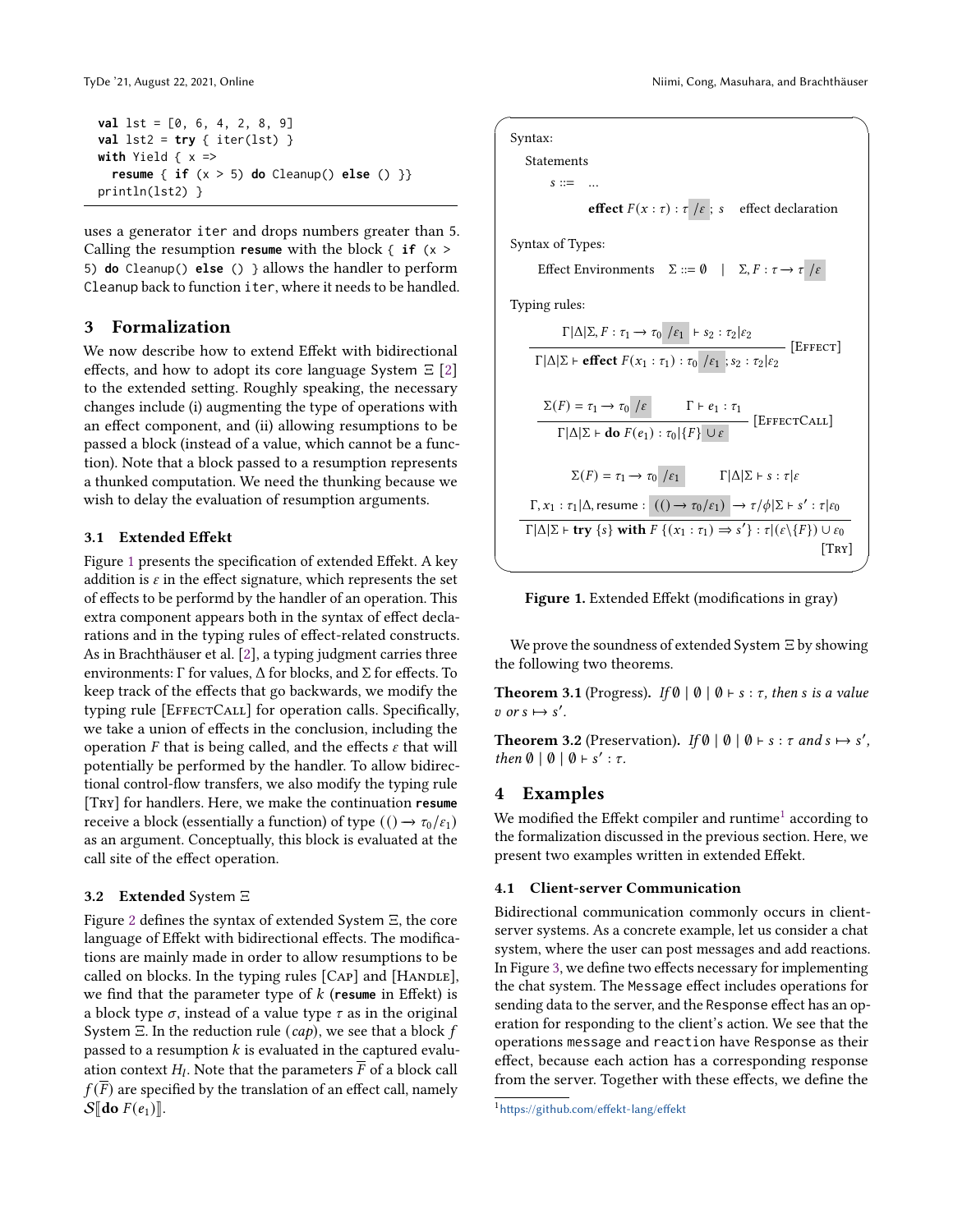<span id="page-2-0"></span>

$$
S[[\text{do } F(e_1)]] = F(e_1, F_1, ..., F_n)
$$
  
where  $F : \tau_1 \rightarrow \tau_0 / \{F_1, ..., F_n\}$ 



✒ ✑

<span id="page-2-2"></span>

Figure 4. Behavior of chat system

## 4.2 Token Ring

Bidirectional effects are also useful for implementing a tokenring network [\[6\]](#page-3-8). As shown in Figure [6](#page-2-3) (left), a token-ring network consists of multiple hosts that send around a token in one direction. We implement such a network by declaring two effects (Figure [5\)](#page-2-4): Token, which transfers data Frame, and Terminate, which represents the last node. A token ring can now be described in terms of two functions node and tokenRing. The former either calls the next node or performs the Terminate effect if the current node is the last one. The latter handles the Terminate effect performd by node and itself performs the Token effect back to the last node. Figure [6](#page-2-3) (middle and right) shows how these functions make Token flow through nodes.

<span id="page-2-4"></span>**record** Frame(...) **effect** Token(data: Option[Frame]): Unit

**effect** Terminate(): Unit / { Token }



<span id="page-2-3"></span>

Figure 6. Behavior of token ring

# 5 Conclusion and Future Work

We extended the Effekt language with bidirectional algebraic effects. Specifically, we proved the soundness of the extended core language, and presented two examples written in extended Effekt.

While the soundness theorems in Section [3](#page-1-2) were established in pencil-and-paper proofs, we fully mechanized a variation of the extended language in Coq. A mechanization of the calculus as presented here is under way.

client and server functions. The former sends a message while raising the Message effect, which is to be handled by the latter. In the course of handling, server performs the Response effect, which is listed in the signature of message. The behavior of the chat system is depicted in Figure [4.](#page-2-2)

```
effect Message {
  def message(msg: String): Int / { Response }
  def reaction(id: Int): Unit / { Response } }
effect Response {
  def response(msg: String): Unit }
def client(): Unit / { Message } = { ... }
def server() : Unit = try { ... } with Message {
  ... resume { ... do Response("Hi␣back") ... } ... }
```